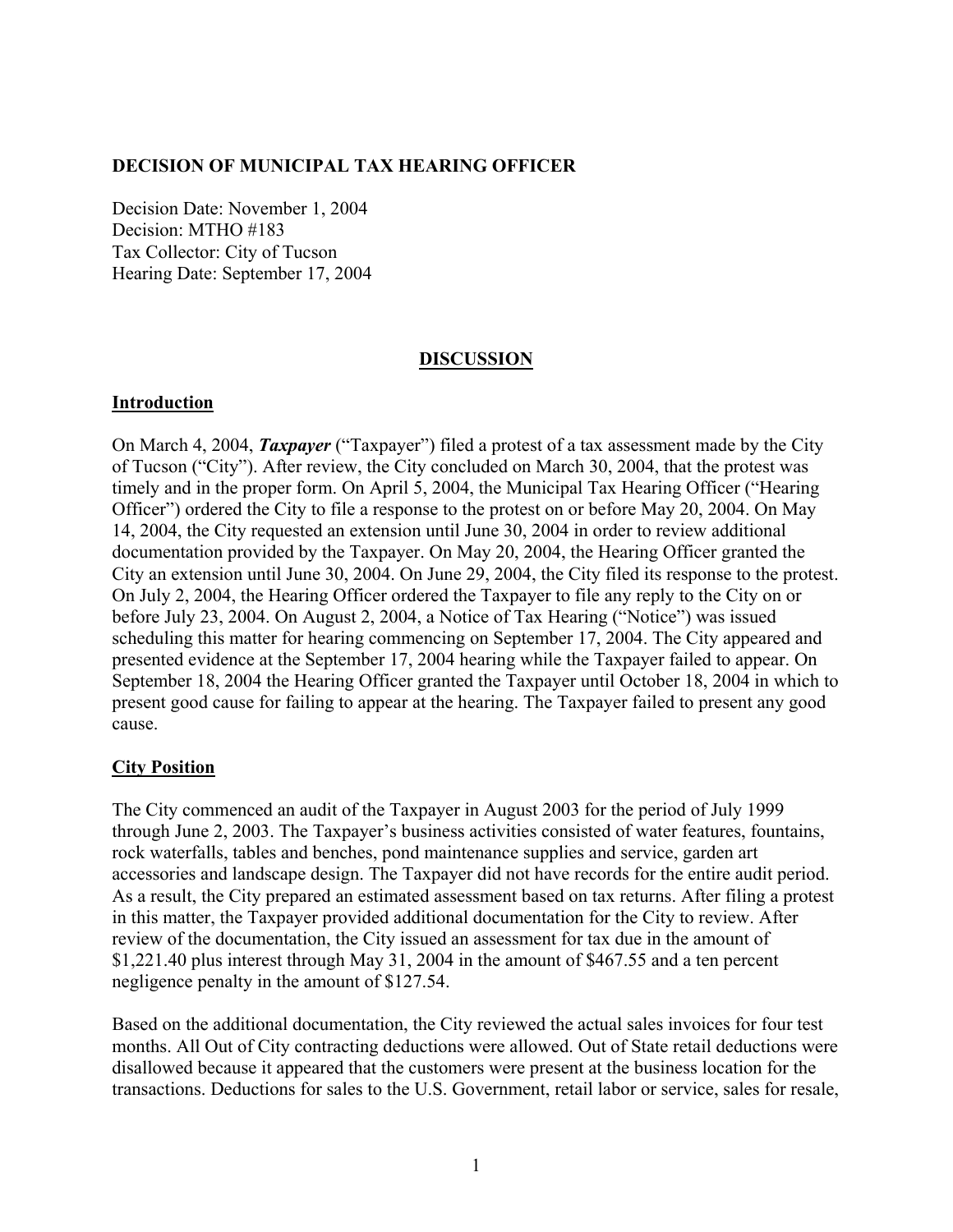discounts or refunds, sales to *Customer A*, delivery, warranty, and rent for re-rent were allowed. Deductions for Bad Debts were not allowed because the Taxpayer reports on a cash basis. Deductions for gift certificates were also not allowed.

#### **Taxpayer Position**

The Taxpayer disputed the assessment because it was based on an estimate made by the City.

# **ANALYSIS**

After review of the actual sales invoices for a four-month sample period, the City concluded the Taxpayer had overstated deductions. By far the largest disallowed deduction was for out-of-State retail sales. Based on the City's review, the customers were present at the business location for the transactions.

Based on their review, the City also determined the Taxpayer had collected excess taxes. The Taxpayer was given several opportunities to respond to the City's determinations but failed to provide any response. Accordingly, we find the City's audit assessment was unrefuted. The Taxpayer's protest should be denied.

# **FINDINGS OF FACT**

- 1. On March 4, 2004, the Taxpayer filed a protest of a tax assessment made by the City.
- 2. After review, the City concluded that the protest was timely and in proper form.
- 3. On April 5, 2004, the Hearing Officer ordered the City to file a response to the protest on or before May 20, 2004.
- 4. On May 14, 2004, the City requested an extension until June 30, 2004 in order to review additional documentation provided by the Taxpayer.
- 5. On May 20, 2004, the Hearing Officer granted the City an extension until June 30, 2004.
- 6. On June 29, 2004, the City filed its response to the protest.
- 7. On July 2, 2004, the Hearing Officer ordered the Taxpayer to file any reply to the City on or before July 23, 2004.
- 8. On August 2, 2004, a Notice was issued scheduling this matter for hearing commencing on September 17, 2004.
- 9. The City appeared and presented evidence at the September 17, 2004 hearing while the Taxpayer failed to appear.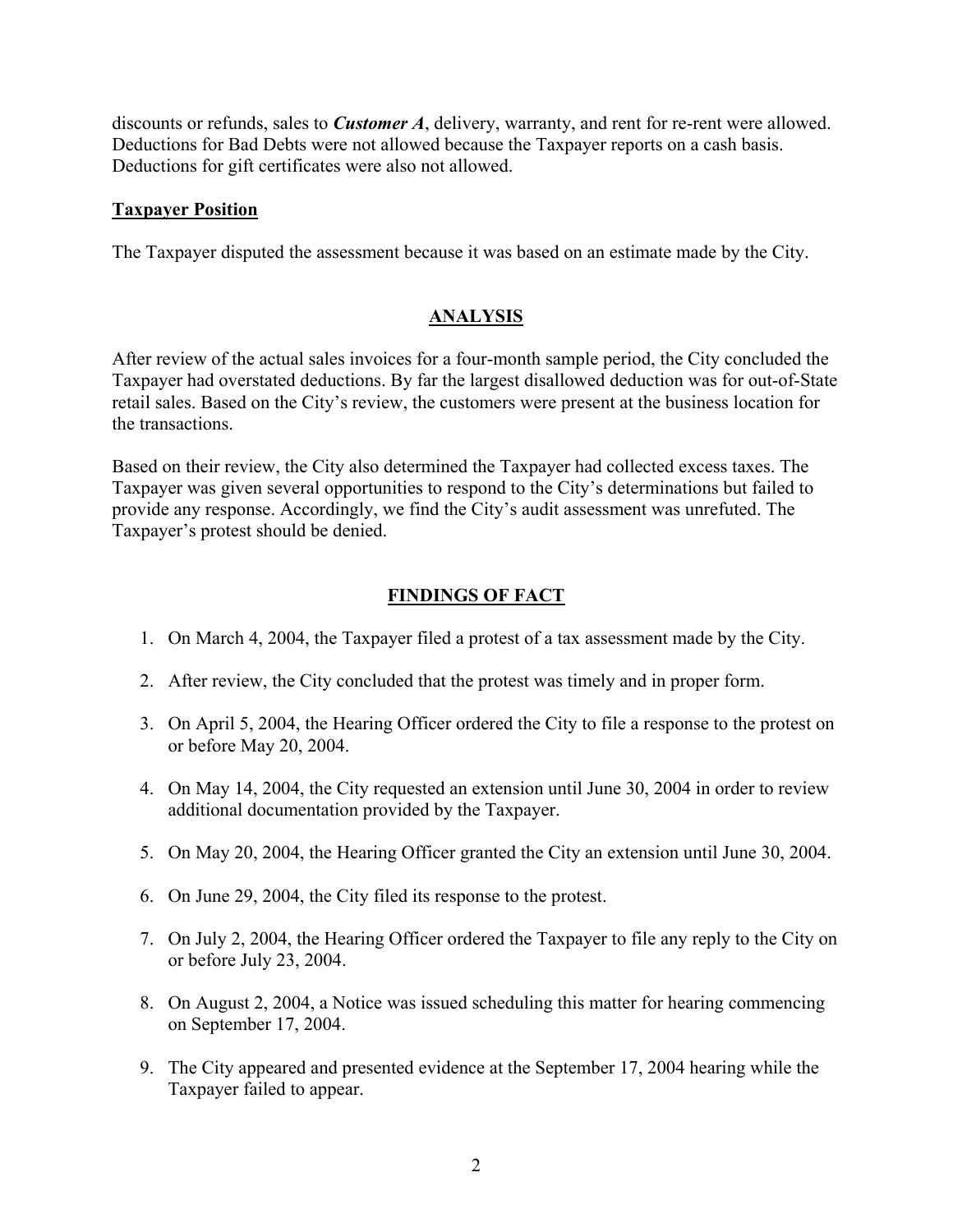- 10. On September 18, 2004, the Hearing Officer granted the Taxpayer until October 18, 2004 in which to present good cause for failing to appear at the September 17, 2004 hearing.
- 11. The Taxpayer failed to present any good cause.
- 12. The City commenced an audit of the Taxpayer in August 2003 for the period July 1999 through June 2003.
- 13. The Taxpayer's business activities consisted of water features, fountains, rock waterfalls, tables and benches, pond maintenance supplies and service, garden art accessories and landscape design.
- 14. The Taxpayer did not have records for the entire audit period.
- 15. The City prepared an estimated assessment based on tax returns.
- 16. After filing a protest in this matter, the Taxpayer provided additional documentation for the City to review.
- 17. After review of the documentation, the City issued an assessment for tax due in the amount of \$1,221.40 plus interest through May 31, 2004 in the amount of \$467.55 and a ten percent negligence penalty in the amount of \$127.54.
- 18. The Taxpayer failed to respond to the City's adjusted assessment set forth in the City's June 29, 2004 letter.

## **CONCLUSIONS OF LAW**

- 1. Pursuant to ARS Section 42-6056, the Municipal Tax Hearing Officer is to hear all reviews of petitions for hearing or redetermination under the Model City Tax Code.
- 2. At the time of the audit period, the City was authorized to make a reasonable estimate since the Taxpayer failed to provide necessary documentation.
- 3. Subsequent to the audit assessment, it was proper for the City to adjust the assessment to reflect documentation provided by the Taxpayer.
- 4. The Taxpayer failed to respond to the City's June 29, 2004 adjusted assessment.
- 5. The burden of proof was on the Taxpayer to demonstrate all claimed deductions were proper.
- 6. The Taxpayer failed to meet its burden of proof.